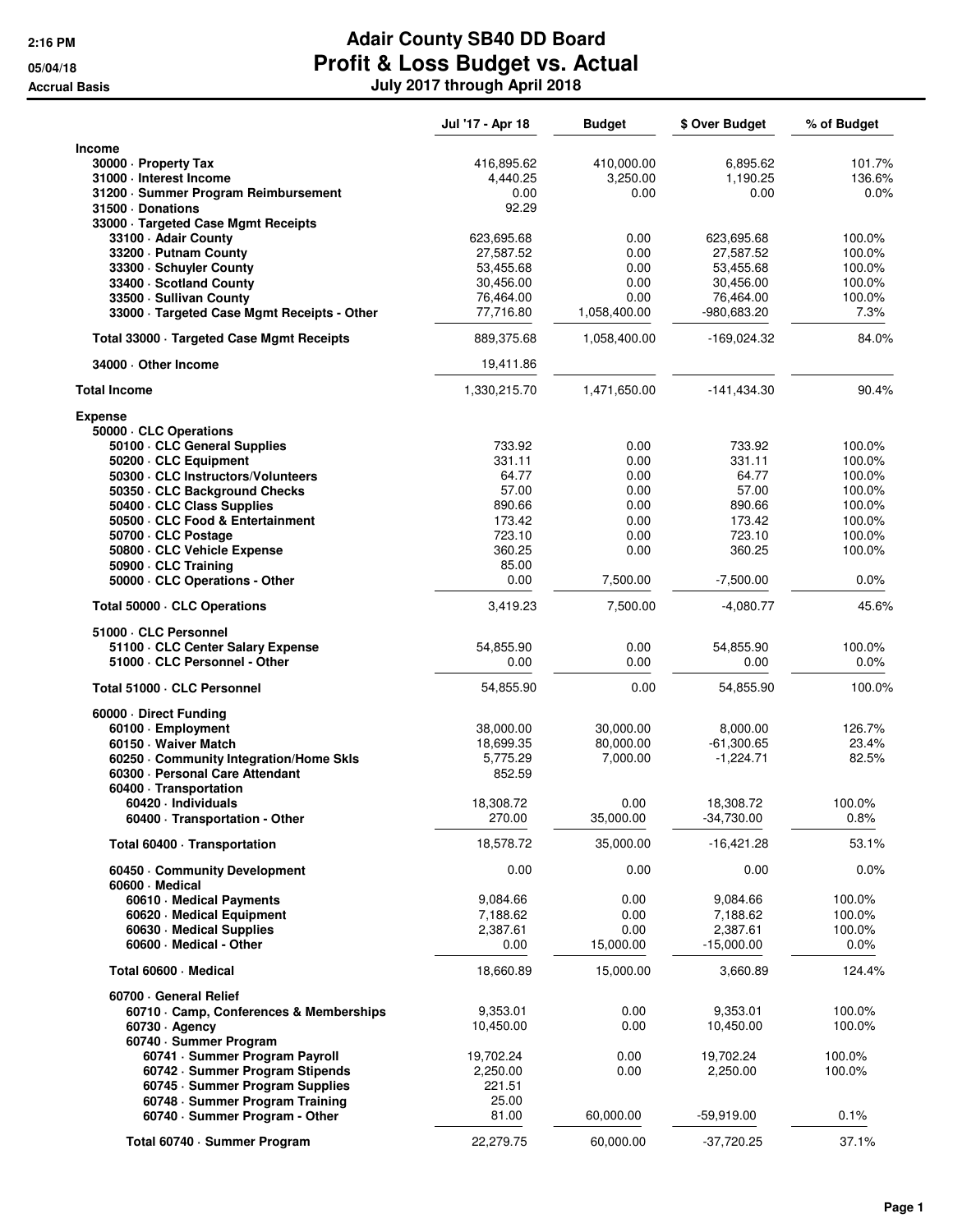|                                                                   | Jul '17 - Apr 18      | <b>Budget</b> | \$ Over Budget        | % of Budget      |
|-------------------------------------------------------------------|-----------------------|---------------|-----------------------|------------------|
| 60700 General Relief - Other                                      | 3,279.51              | 40,000.00     | $-36,720.49$          | 8.2%             |
| Total 60700 · General Relief                                      | 45,362.27             | 100,000.00    | -54,637.73            | 45.4%            |
| 60800 · Temporary Residential Supports                            | 2,193.73              | 5,000.00      | $-2,806.27$           | 43.9%            |
| Total 60000 Direct Funding                                        | 148,122.84            | 272,000.00    | $-123,877.16$         | 54.5%            |
| 61000 - Funding to Other Counties                                 |                       |               |                       |                  |
| 61100 - Funding to Putnam County                                  | 1,365.86              | 0.00          | 1,365.86              | 100.0%           |
| 61200 · Funding to Schuyler County                                | 3,234.48              | 0.00          | 3,234.48              | 100.0%           |
| 61300 · Funding to Scotland County                                | 3,805.94              | 0.00          | 3,805.94              | 100.0%           |
| 61400 - Funding to Sullivan County                                | 4,208.73              | 0.00<br>0.00  | 4,208.73              | 100.0%           |
| 61500 - Waiver Match<br>61000 - Funding to Other Counties - Other | 0.00<br>0.00          | 35,000.00     | 0.00<br>$-35,000.00$  | 0.0%<br>0.0%     |
| Total 61000 · Funding to Other Counties                           | 12,615.01             | 35,000.00     | $-22,384.99$          | 36.0%            |
| 70000 · Targeted Case Mgmt Expense                                |                       |               |                       |                  |
| 70200 · TCM Supplies                                              | 134.51                |               |                       |                  |
| 70250 · TCM On Call Phone                                         | 998.53                | 0.00          | 998.53                | 100.0%           |
| 70300 · TCM Admin Salary                                          | 68,912.42             | 0.00          | 68,912.42             | 100.0%           |
| 70400 · TCM Admin Mileage<br>71000 - Adair County                 | 100.98                | 0.00          | 100.98                | 100.0%           |
| 71110 · TCM Salary Expense                                        | 218,095.98            | 0.00          | 218,095.98            | 100.0%           |
| 71115 · TCM Overtime<br>71150 · Mileage                           | 172.34<br>5,678.34    | 0.00          | 5,678.34              | 100.0%           |
| Total 71000 · Adair County                                        | 223,946.66            | 0.00          | 223,946.66            | 100.0%           |
| 72000 - Putnam County                                             |                       |               |                       |                  |
| 72110 · TCM Salary Expense                                        | 12,887.62             | 0.00          | 12,887.62             | 100.0%           |
| 72150 · Mileage                                                   | 1,716.66              | 0.00          | 1,716.66              | 100.0%           |
| Total 72000 - Putnam County                                       | 14,604.28             | 0.00          | 14,604.28             | 100.0%           |
| 73000 - Schuyler County                                           |                       |               |                       |                  |
| 73110 · TCM Salary Expense                                        | 24,864.29             | 0.00          | 24,864.29             | 100.0%           |
| 73150 - Mileage                                                   | 1,985.43              | 0.00          | 1,985.43              | 100.0%           |
| Total 73000 · Schuyler County                                     | 26,849.72             | 0.00          | 26,849.72             | 100.0%           |
| 74000 Scotland County                                             |                       |               |                       |                  |
| 74110 · TCM Salary Expense                                        | 9,659.82              | 0.00          | 9,659.82              | 100.0%           |
| 74150 - Mileage                                                   | 670.14                | 0.00          | 670.14                | 100.0%           |
| Total 74000 · Scotland County                                     | 10,329.96             | 0.00          | 10,329.96             | 100.0%           |
| 75000 - Sullivan County                                           |                       |               |                       |                  |
| 75110 · TCM Salary Expense<br>75150 - Mileage                     | 34,976.65<br>3,775.02 | 0.00<br>0.00  | 34,976.65<br>3,775.02 | 100.0%<br>100.0% |
| Total 75000 - Sullivan County                                     | 38,751.67             | 0.00          | 38,751.67             | 100.0%           |
| 76000 · TCM Training                                              | 1,087.07              | 0.00          | 1,087.07              | 100.0%           |
| Total 70000 · Targeted Case Mgmt Expense                          | 385,715.80            | 0.00          | 385,715.80            | 100.0%           |
|                                                                   |                       |               |                       |                  |
| 80000 · Programming - Indirect<br>81000 · Board Expense           | 494.64                | 2,000.00      | -1,505.36             | 24.7%            |
| 82000 Governmental Relations                                      | 0.00                  | 500.00        | $-500.00$             | 0.0%             |
| 83000 Conferences/Workshops                                       |                       |               |                       |                  |
| 83300 · Conferences/Workshops-General                             | 2,097.03              |               |                       |                  |
| 83000 · Conferences/Workshops - Other                             | 0.00                  | 3,000.00      | $-3,000.00$           | 0.0%             |
| Total 83000 · Conferences/Workshops                               | 2,097.03              | 3,000.00      | $-902.97$             | 69.9%            |
| 83500 Depreciation Expense                                        | 0.00                  | 30,000.00     | $-30,000.00$          | 0.0%             |
| 84000 Dues and Memberships                                        | 3,242.06              | 3,500.00      | -257.94               | 92.6%            |
| 85000 · Employee Travel                                           | 4,482.51              | 25,000.00     | $-20,517.49$          | 17.9%            |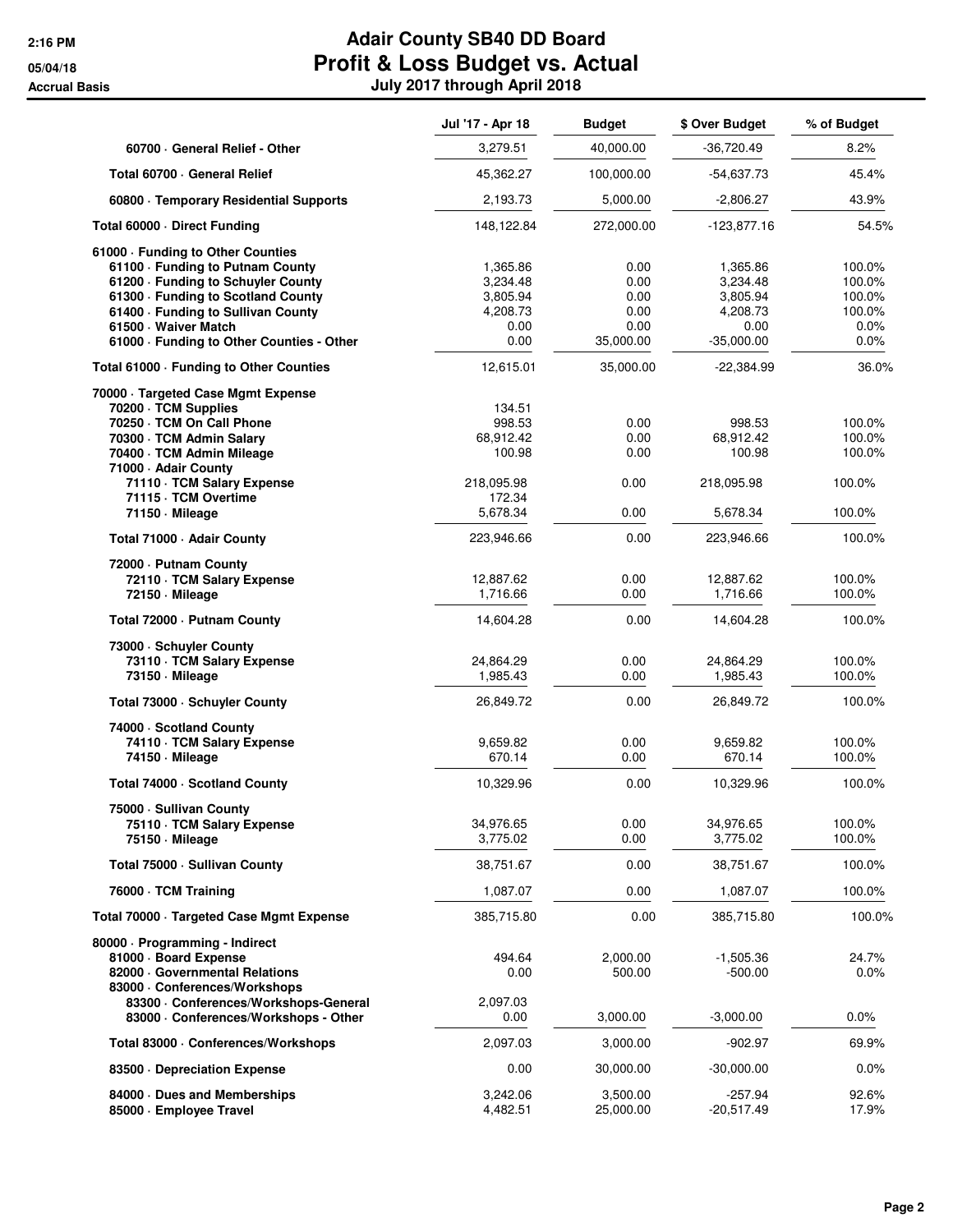|                                                                                                                                                                                              | Jul '17 - Apr 18                                  | <b>Budget</b>                          | \$ Over Budget                                     | % of Budget                           |
|----------------------------------------------------------------------------------------------------------------------------------------------------------------------------------------------|---------------------------------------------------|----------------------------------------|----------------------------------------------------|---------------------------------------|
| 86000 · Insurance<br>86100 Directors & Officers<br>86300 · Property Insurance<br>86500 · Workers' Compensation<br>86000 · Insurance - Other                                                  | 2,002.00<br>11,272.00<br>10,086.00<br>0.00        | 0.00<br>0.00<br>0.00<br>26,000.00      | 2,002.00<br>11,272.00<br>10,086.00<br>$-26,000.00$ | 100.0%<br>100.0%<br>100.0%<br>$0.0\%$ |
| Total 86000 · Insurance                                                                                                                                                                      | 23,360.00                                         | 26,000.00                              | $-2,640.00$                                        | 89.8%                                 |
| 87000 Office Expenses<br>87100 Office Supplies<br>87110 - Office Supplies-Country Club<br>87120 Office Supplies-McPherson<br>87100 - Office Supplies - Other                                 | 1,140.67<br>3,388.95<br>1,173.43                  | 0.00<br>0.00<br>7,500.00               | 1,140.67<br>3,388.95<br>$-6,326.57$                | 100.0%<br>100.0%<br>15.6%             |
| Total 87100 · Office Supplies                                                                                                                                                                | 5,703.05                                          | 7,500.00                               | $-1,796.95$                                        | 76.0%                                 |
| 87200 · Postage<br>87210 · Postage-General<br>87220 · Postage-TCM<br>87200 - Postage - Other                                                                                                 | 387.00<br>742.73<br>0.00                          | 0.00<br>0.00<br>2,500.00               | 387.00<br>742.73<br>$-2,500.00$                    | 100.0%<br>100.0%<br>0.0%              |
| Total 87200 · Postage                                                                                                                                                                        | 1,129.73                                          | 2,500.00                               | $-1,370.27$                                        | 45.2%                                 |
| 87300 · Advertising/Marketing<br>87320 · Advertising-McPherson<br>87300 - Advertising/Marketing - Other                                                                                      | 462.75<br>250.00<br>712.75                        | 1,000.00                               | $-750.00$<br>$-287.25$                             | 25.0%                                 |
| Total 87300 · Advertising/Marketing                                                                                                                                                          |                                                   | 1,000.00                               |                                                    | 71.3%                                 |
| 87400 · Copier<br>87410 - Copier-Country Club<br>87420 - Copier-McPherson<br>87400 · Copier - Other                                                                                          | 143.43<br>1,939.84<br>0.00                        | 0.00<br>2,500.00                       | 1,939.84<br>$-2,500.00$                            | 100.0%<br>$0.0\%$                     |
| Total 87400 · Copier                                                                                                                                                                         | 2,083.27                                          | 2,500.00                               | $-416.73$                                          | 83.3%                                 |
| 87450 · Employee Retention/Appreciation<br>87700 · Building Maintenance<br>87710 Janitorial<br>87711 · Janitorial-Country Club<br>87712 · Janitorial-McPherson<br>87710 - Janitorial - Other | 1,198.35<br>2,826.52<br>4,451.56<br>0.00          | 3,000.00<br>0.00<br>0.00<br>0.00       | -1,801.65<br>2,826.52<br>4,451.56<br>0.00          | 39.9%<br>100.0%<br>100.0%<br>$0.0\%$  |
| Total 87710 - Janitorial                                                                                                                                                                     | 7,278.08                                          | 0.00                                   | 7,278.08                                           | 100.0%                                |
| 87720 · Lawn Care<br>87721 · Lawn Care-Country Club<br>87722 · Lawn Care-McPherson                                                                                                           | 910.00<br>235.00                                  | 0.00<br>0.00                           | 910.00<br>235.00                                   | 100.0%<br>100.0%                      |
| Total 87720 - Lawn Care                                                                                                                                                                      | 1,145.00                                          | 0.00                                   | 1,145.00                                           | 100.0%                                |
| 87730 · Snow Removal<br>87731 · Snow Removal-Country Club<br>87732 · Snow Removal-McPherson                                                                                                  | 1,032.50<br>1,692.50                              | 0.00<br>0.00                           | 1,032.50<br>1,692.50                               | 100.0%<br>100.0%                      |
| Total 87730 · Snow Removal                                                                                                                                                                   | 2,725.00                                          | 0.00                                   | 2,725.00                                           | 100.0%                                |
| 87700 - Building Maintenance - Other                                                                                                                                                         | 0.00                                              | 25,000.00                              | $-25,000.00$                                       | 0.0%                                  |
| Total 87700 · Building Maintenance                                                                                                                                                           | 11,148.08                                         | 25,000.00                              | $-13,851.92$                                       | 44.6%                                 |
| 87800 · Software & Technology                                                                                                                                                                | 32,636.35                                         | 40,250.00                              | -7,613.65                                          | 81.1%                                 |
| Total 87000 Office Expenses                                                                                                                                                                  | 54,611.58                                         | 81,750.00                              | -27,138.42                                         | 66.8%                                 |
| 87500 · Personnel<br>66000 · Payroll Expenses<br>66500 · Salary Sick<br>66700 · Salary Vacation<br>66000 · Payroll Expenses - Other<br>Total 66000 · Payroll Expenses                        | 26,723.08<br>33,235.74<br>54,892.60<br>114,851.42 | 0.00<br>0.00<br>63,740.82<br>63,740.82 | 26,723.08<br>33,235.74<br>-8,848.22<br>51,110.60   | 100.0%<br>100.0%<br>86.1%<br>180.2%   |
|                                                                                                                                                                                              |                                                   |                                        |                                                    |                                       |